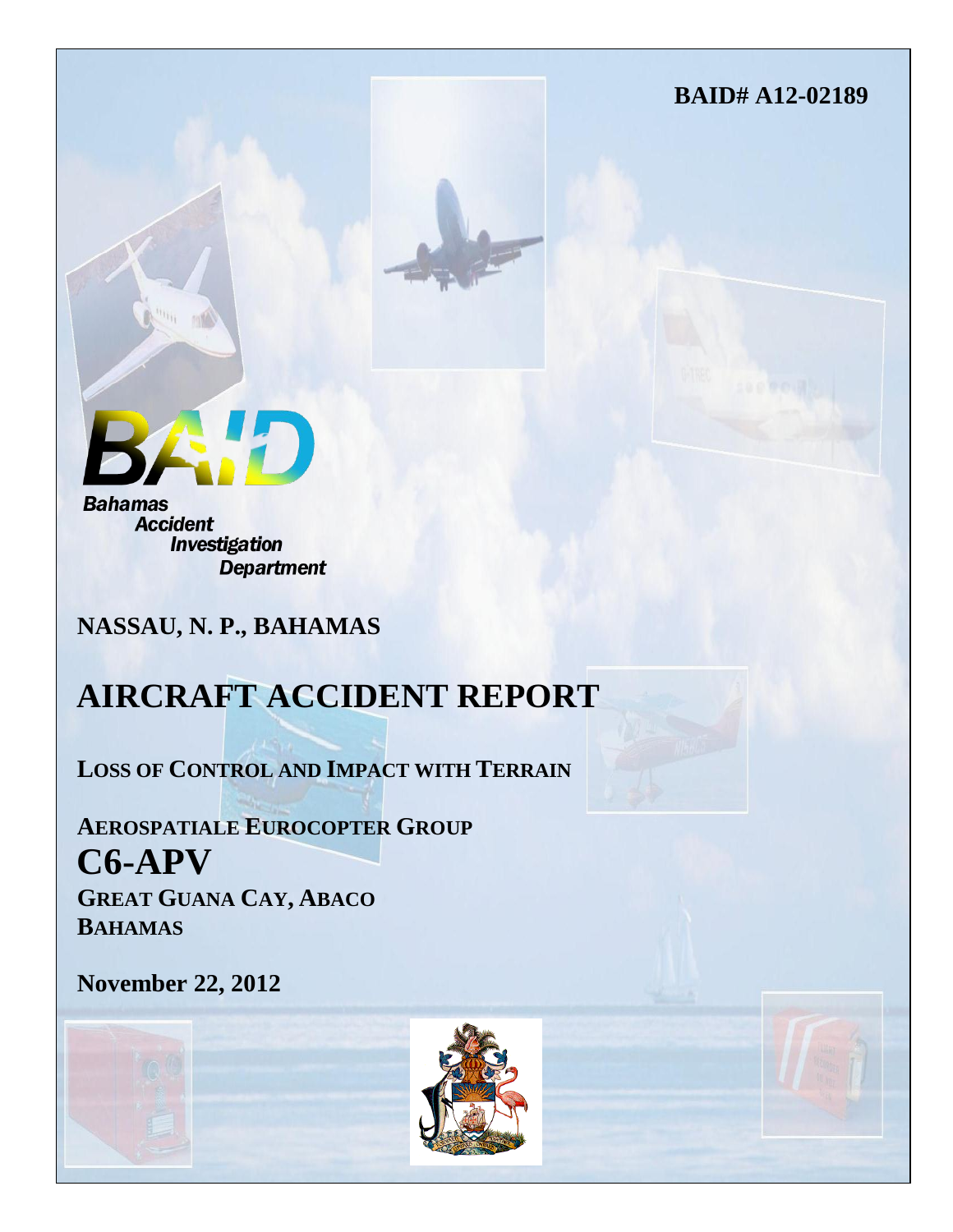

**BAHAMAS CIVIL AVIATION AUTHORITY ACCIDENT INVESTIGATION DEPARTMENT P. O. BOX AP-59244 BLAKE NASSAU N. P., BAHAMAS**

# **AIRCRAFT ACCIDENT REPORT**

**AEROSPATIALE EUROCOPTER GROUP C6-APV**

**LOSS OF CONTROL AND IMPACT WITH TERRAIN**

**GREAT GUANA CAY, ABACO BAHAMAS**

**November 22, 2012**

Abstract: This report provides an explanation of the circumstances surrounding the landing approach and crash of C6-APV, an Aerospatiale AS355F1 Helicopter owned by Pioneer Caribbean Logistics Ltd. while attempting a landing at the Baker's Bay Golf and Ocean Club in Great Guana Cay, Abaco, Bahamas. Based upon eye witness account and the evidence collected the pilot was intending to land in a vacant lot (designated landing zone by Baker's Bay Golf and Ocean Club) adjacent to the Resort. The pilot failed to execute the required maneuver for a safe landing resulting in one of the helicopter's main rotor blades striking a coconut tree resulting in loss of control and the subsequent crash. The accident occurred on November 22<sup>nd</sup> 2012 at approximately 1:10 pm local time (1810UTC) and resulted in one fatality and four serious injuries.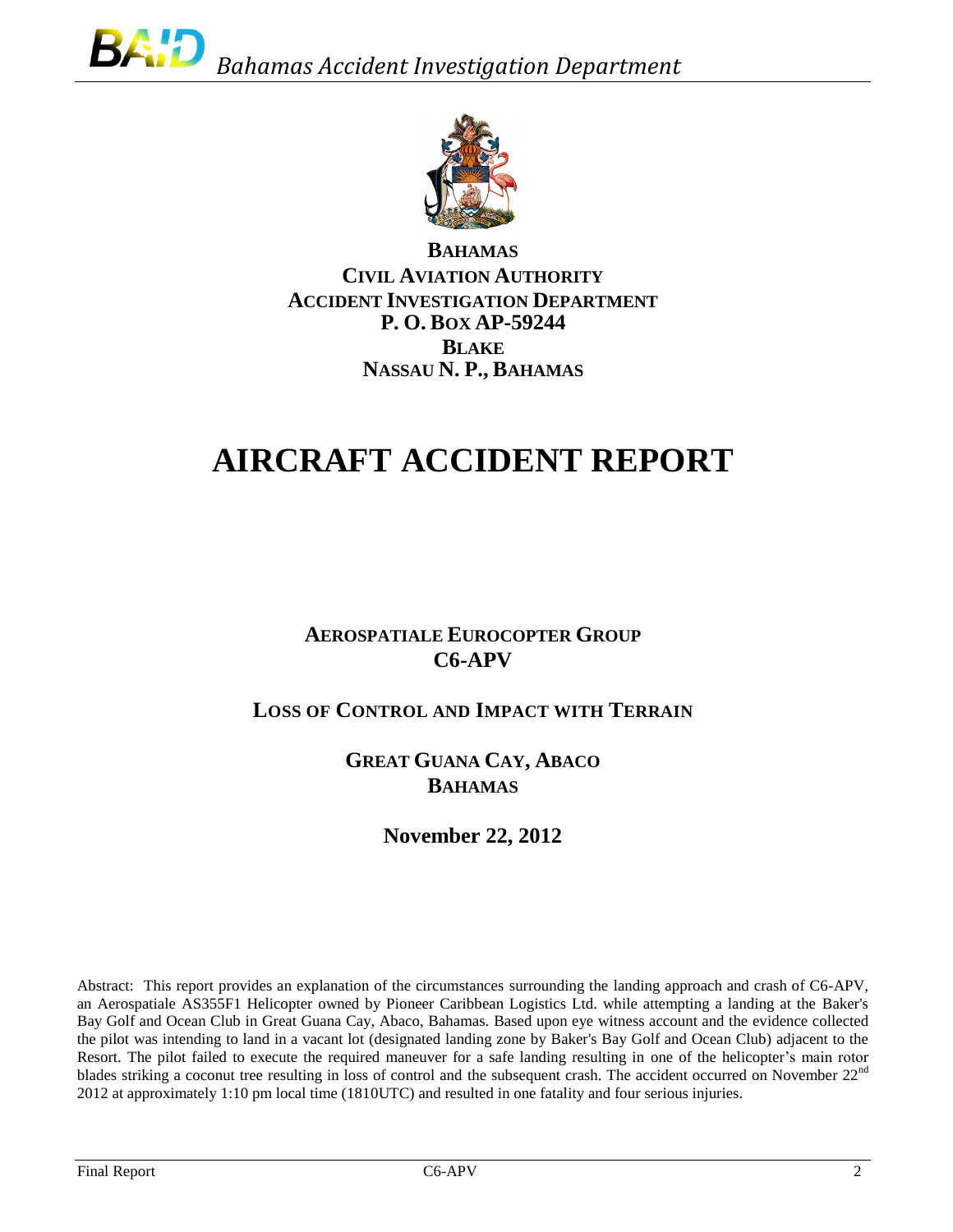

## **BAHAMAS CIVIL AVIATION AUTHORITY ACCIDENT INVESTIGATION DEPARTMENT**

The Bahamas Accident Investigation Department (BAID) is the accident investigation unit of the Bahamas Civil Aviation Authority (BCAA).

The BAID's function is to promote and improve safety and public confidence in the aviation industry through excellence in:

- Independent investigation of aviation accidents and other safety occurrences
- Safety data recording, analysis and research
- Fostering safety awareness, knowledge and action.

#### **The BAID does not investigate for the purpose of apportioning blame or to provide a means for determining liability.**

The BAID performs its functions in accordance with the provisions of the *Bahamas Civil Aviation (Safety) (Amendment) Regulations (BASR) 2013, Schedule 19, International Civil Aviation Organization (ICAO) Annex 13*  and, where applicable, relevant international agreements.

The Bahamas Accident Investigation Department is mandated by the Ministry of Transportation and Aviation to investigate air transportation accidents and incidents, determine probable causes of accidents and incidents, issue safety recommendations, study transportation safety issues and evaluate the safety effectiveness of agencies and stakeholders involved in air transportation.

The BAID makes public its findings and recommendations through accident reports, safety studies, special investigation reports, safety recommendations and safety alerts. When the BAID issues a safety recommendation, the person, organization or agency is required to provide a written response within 90 days. The response shall indicate whether the person, organization or agency accepts the recommendation, any reasons for not accepting part or all of the recommendation(s), and details of any proposed safety action(s) resulting from the recommendation(s) issued.

Official Copies of accident reports can be obtained by contacting:

Bahamas Accident Investigation Department JL Center, Blake Road P. O. Box AP-59244 Nassau N. P., Bahamas (242) 397-4700 Ext 4778

Unofficial copies of the reports can be viewed on the BAID's website at [www.aaipu-bcaa.com](http://www.aaipu-bcaa.com/)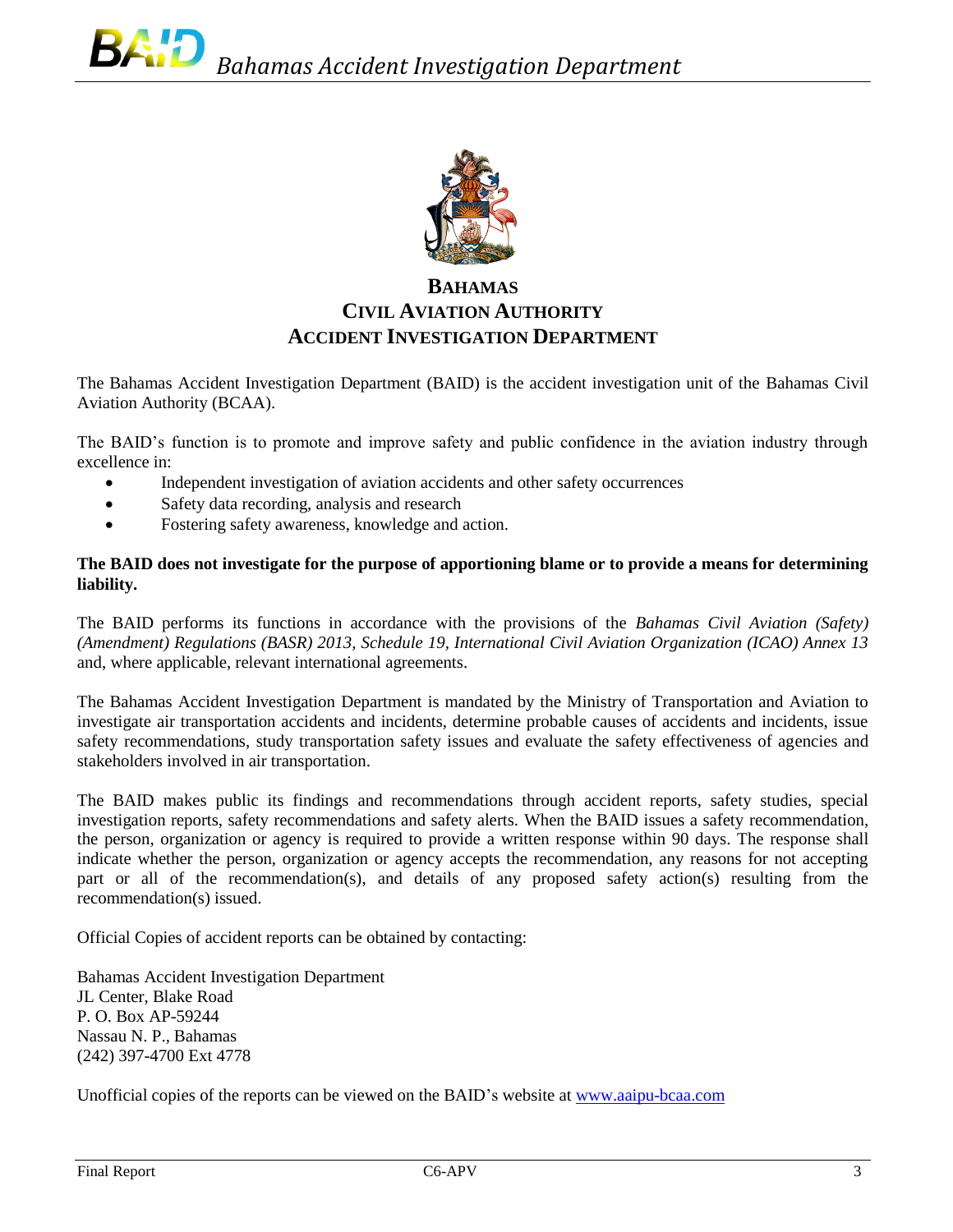

## **BAHAMAS CIVIL AVIATION AUTHORITY ACCIDENT INVESTIGATION DEPARTMENT**

## **TABLE OF CONTENTS**

| 1.0 |
|-----|
|     |
|     |
|     |
|     |
|     |
|     |
|     |
|     |
|     |
|     |
|     |
|     |
|     |
|     |
|     |
|     |
| 2.0 |
| 3.0 |
| 3.1 |
| 3.2 |
| 3.3 |
| 4.0 |
| 5.0 |
|     |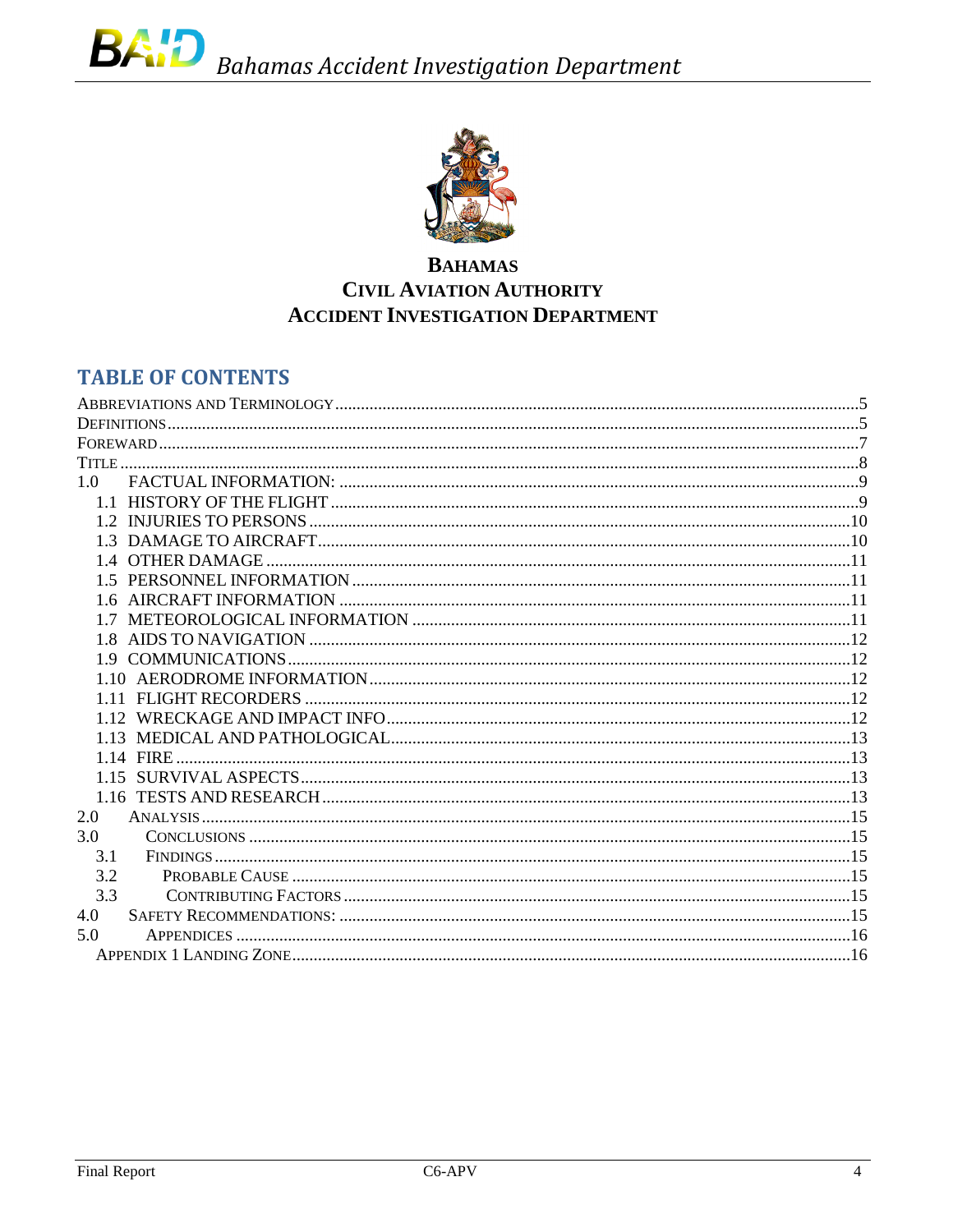#### <span id="page-4-0"></span>**ABBREVIATIONS AND TERMINOLOGY**

*When the following terms are used in this report, they have the following meanings:*

| <b>ATS</b>  | <b>Air Traffic Services</b>         | <b>IIC</b>   | Investigator-in-Charge         |  |
|-------------|-------------------------------------|--------------|--------------------------------|--|
| <b>ATC</b>  | Air Traffic Control                 | LZ           | Landing Zone                   |  |
| <b>BAID</b> | <b>Bahamas Accident</b>             | <b>MET</b>   | Meteorological Office /        |  |
|             | <b>Investigation Department</b>     |              | Department                     |  |
| <b>BCAA</b> | <b>Bahamas Civil Aviation</b>       | <b>MRB</b>   | <b>Main Rotor Blades</b>       |  |
|             | Authority                           | <b>MYNN</b>  | Lynden Pindling Int'l Airport  |  |
| <b>BASR</b> | <b>Bahamas Civil Aviation</b>       | <b>MYAM</b>  | Marsh Harbour Int'l Airport    |  |
|             | (Safety) Regulations                | <b>METAR</b> | Weather Report furnished by    |  |
| CB(s)       | Cumulonimbus (rain) Clouds          |              | Meteorological Department      |  |
| <b>CFIT</b> | Controlled Flight into Terrain      | NM or nm     | <b>Nautical Miles</b>          |  |
| C of A      | Certificate of Airworthiness        | <b>NTSB</b>  | <b>National Transportation</b> |  |
| $C$ of $R$  | Certificate of Registration         |              | <b>Safety Board</b>            |  |
| <b>CVR</b>  | Cockpit Voice Recorder              | <b>NVM</b>   | Non Volatile Memory            |  |
| <b>DCA</b>  | Director of Civil Aviation          | PIC          | Pilot in Command               |  |
| <b>EST</b>  | Eastern Standard Time (-4)          | <b>SMOH</b>  | Since Major Overhaul           |  |
|             | hours to convert from UTC)          | <b>TCU</b>   | <b>Towering Cumulus Clouds</b> |  |
| <b>FAA</b>  | <b>Federal Aviation</b>             | USA.         | United States of America       |  |
|             | Administration                      | <b>VFR</b>   | <b>Visual Flight Rules</b>     |  |
| <b>ICAO</b> | <b>International Civil Aviation</b> | UTC / Z      | Universal Coordinated Time /   |  |
|             | Organization                        |              | Zulu Time                      |  |

#### <span id="page-4-1"></span>**DEFINITIONS**

When the following terms are used in this report, they have the following meanings as per BASR 2013 and ICAO *Annex 13;*

**Accident -** An occurrence associated with the operation of an aircraft which takes place between the times any person boards the aircraft with the intention of flight until such time as all such persons have disembarked, in which:

a) a person is fatally or seriously injured as a result of:

— being in the aircraft, or

— direct contact with any part of the aircraft, including parts which have become detached from the aircraft, or

— direct exposure to jet blast, except when the injuries are from natural causes, self-inflicted or inflicted by other persons, or when the injuries are to stowaways hiding outside the areas normally available to the passengers and crew; or

b) the aircraft sustains damage or structural failure which:

— adversely affects the structural strength, performance or flight characteristics of the aircraft, and

— would normally require major repair or replacement of the affected component, except for engine failure or damage, when the damage is limited to the engine, its cowlings or accessories; or for damage limited to propellers, wing tips, antennas, tires, brakes, fairings, small dents or puncture holes in the aircraft skin; or

c) the aircraft is missing or is completely inaccessible.

Note 1.— For statistical uniformity only, an injury resulting in death within thirty days of the date of the accident is classified as a fatal injury by ICAO.

Note 2.— An aircraft is considered to be missing when the official search has been terminated and the wreckage has not been located.

**Accredited representative -** A person designated by a State, on the basis of his or her qualifications, for the purpose of participating in an investigation conducted by another State.

**Adviser** - A person appointed by a State, on the basis of his or her qualifications, for the purpose of assisting its accredited representative in an investigation.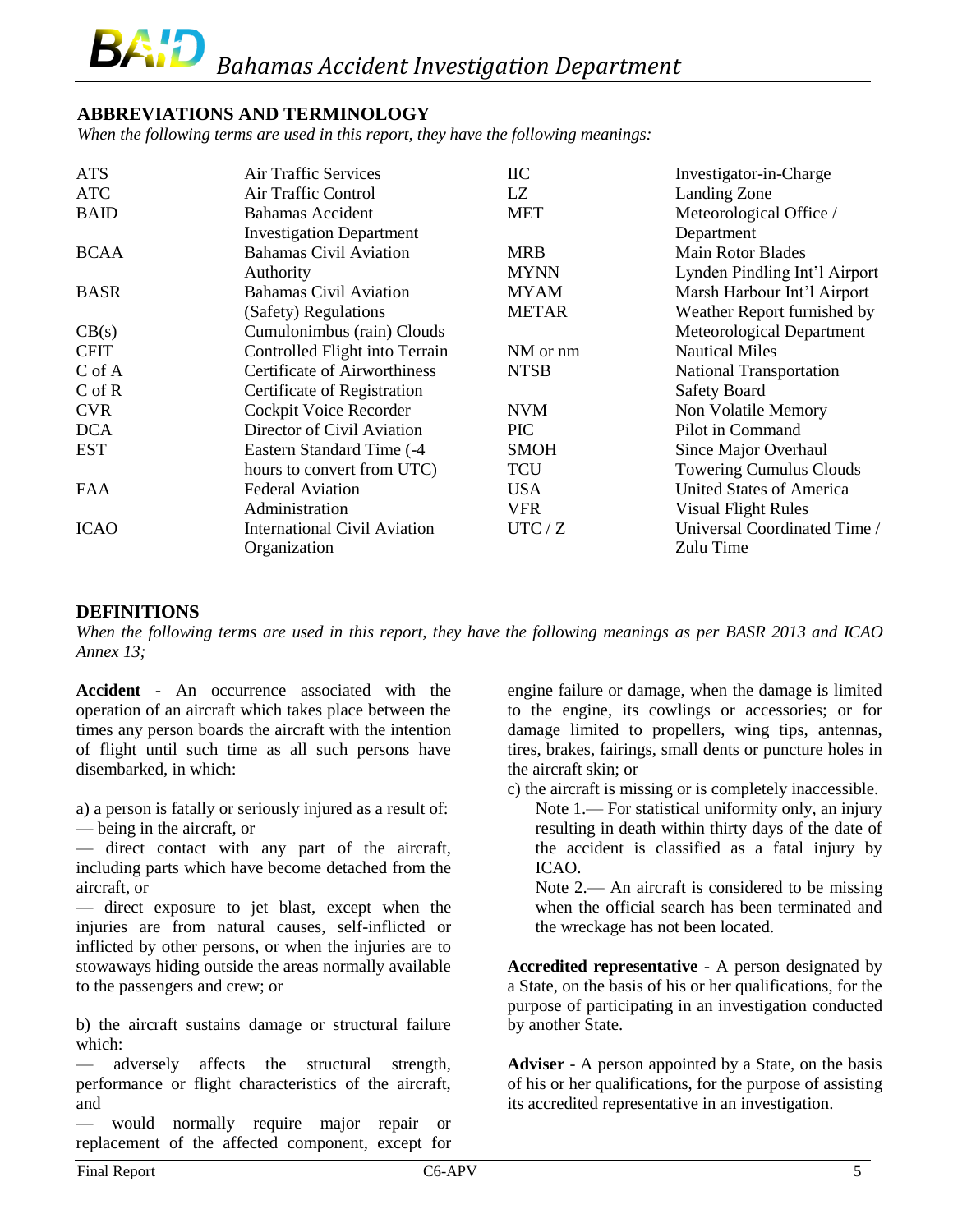

**Aircraft -** Any machine that can derive support in the atmosphere from the reactions of the air other than the reactions of the air against the earth's surface.

**Causes -** Actions, omissions, events, conditions, or a combination thereof, which led to the accident or incident.

**CFIT -** Controlled Flight into Terrain occurs when an airworthy aircraft under the complete control of the pilot is inadvertently flown into terrain, water, or an obstacle. The pilots are generally unaware of the danger until it is too late.

**Fatal injury** - means any injury which results in death within 30 days of the accident.

**Investigation -** A process conducted for the purpose of accident prevention which includes the gathering and analysis of information, the drawing of conclusions, including the determination of causes and, when appropriate, the making of safety recommendations.

**Investigator-in-charge -** A person charged, on the basis of his or her qualifications, with the responsibility for the organization, conduct and control of an investigation.

Note.— Nothing in the above definition is intended to preclude the functions of an investigator-in-charge being assigned to a commission or other body.

**Maximum mass -** Maximum certificated take-off mass.

**Operator -** A person, organization or enterprise engaged in or offering to engage in an aircraft operation.

**Preliminary Report** The communication used for the prompt dissemination of data obtained during the early stages of the investigation.

**Safety Recommendation.** A proposal of the accident investigation authority of the State conducting the investigation, based on information derived from the investigation, made with the intention of preventing accidents or incidents.

**State of Design -** The State having jurisdiction over the organization responsible for the type design.

**State of Manufacture -** The State having jurisdiction over the organization responsible for the final assembly of the aircraft.

**State of Occurrence -** The State in the territory of which an accident or incident occurs.

**State of the Operator -** The State in which the operator's principal place of business is located or, if there is no such place of business, the operator's permanent residence.

**State of Registry -** The State on whose register the aircraft is entered.

Note: - In the case of the registration of aircraft of an International operating agency on other than a national basis, the States constituting the agency are jointly and severally bound to assume the obligations which, under the Chicago Convention, attach to a State of Registry. See, in this regard, the Council Resolution of 14 December 1967 on Nationality and Registration of Aircraft Operated by International Operating Agencies which can be found in Policy and Guidance Material on the Economic Regulation of International.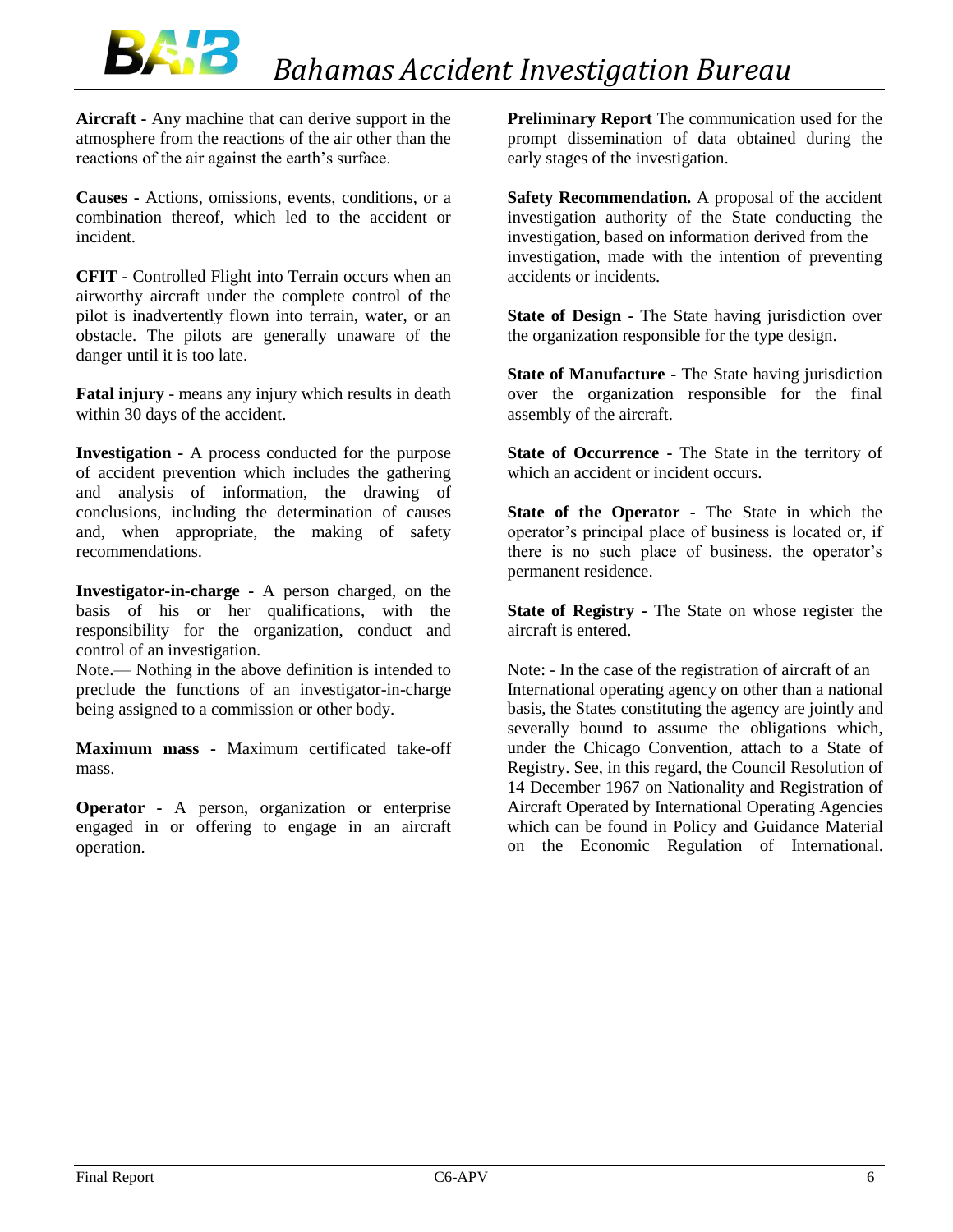#### <span id="page-6-0"></span>**FOREWARD**

August 28, 2015

Mr. Ivan L. Cleare Director (Acting) Bahamas Civil Aviation Authority P.O. Box N-975 Nassau, N.P., Bahamas

Sir

The attached final report summarizes the investigation into the circumstances of the accident involving C6-APV, an Aerospatiale Eurocopter Group AS355F1 Helicopter, Registration C6-APV registered in the Bahamas to Pioneer Caribbean Logistics Ltd. This accident occurred on November 22, 2012 at approximately 1:10pm local (1810Z), the helicopter crash landed on Great Guana Cay, Abaco as the pilot attempted to land on the Baker's Bay Golf and Ocean Club property an uncertified landing area. The cabin of the helicopter came to rest at GPS coordinates N26.41.213 –W077.08.733W.

This report is submitted pursuant to Part XII, Regulation 80, and Schedule 19 of the Bahamas Civil Aviation (Safety)(Amendment) Regulation (BASR 2013) and in accordance with Annex 13 to the Convention on International Civil Aviation Organization (ICAO). In accordance with referenced regulations and annex, the fundamental purpose of such investigation is to determine the circumstances and causes of these events, with a view to the preservation of life and the avoidance of similar occurrences in the future. It is not the purpose of such investigations to apportion blame or liability.

This report contains facts which have been determined up to the time of publication. Information is published to inform the aviation industry and the public of the circumstances surrounding this accident. The contents of this report may be subjected to alterations or corrections if additional factual information becomes available.

Regards

Delvin R. Major Bahamas Accident Investigation Department Bahamas Civil Aviation Authority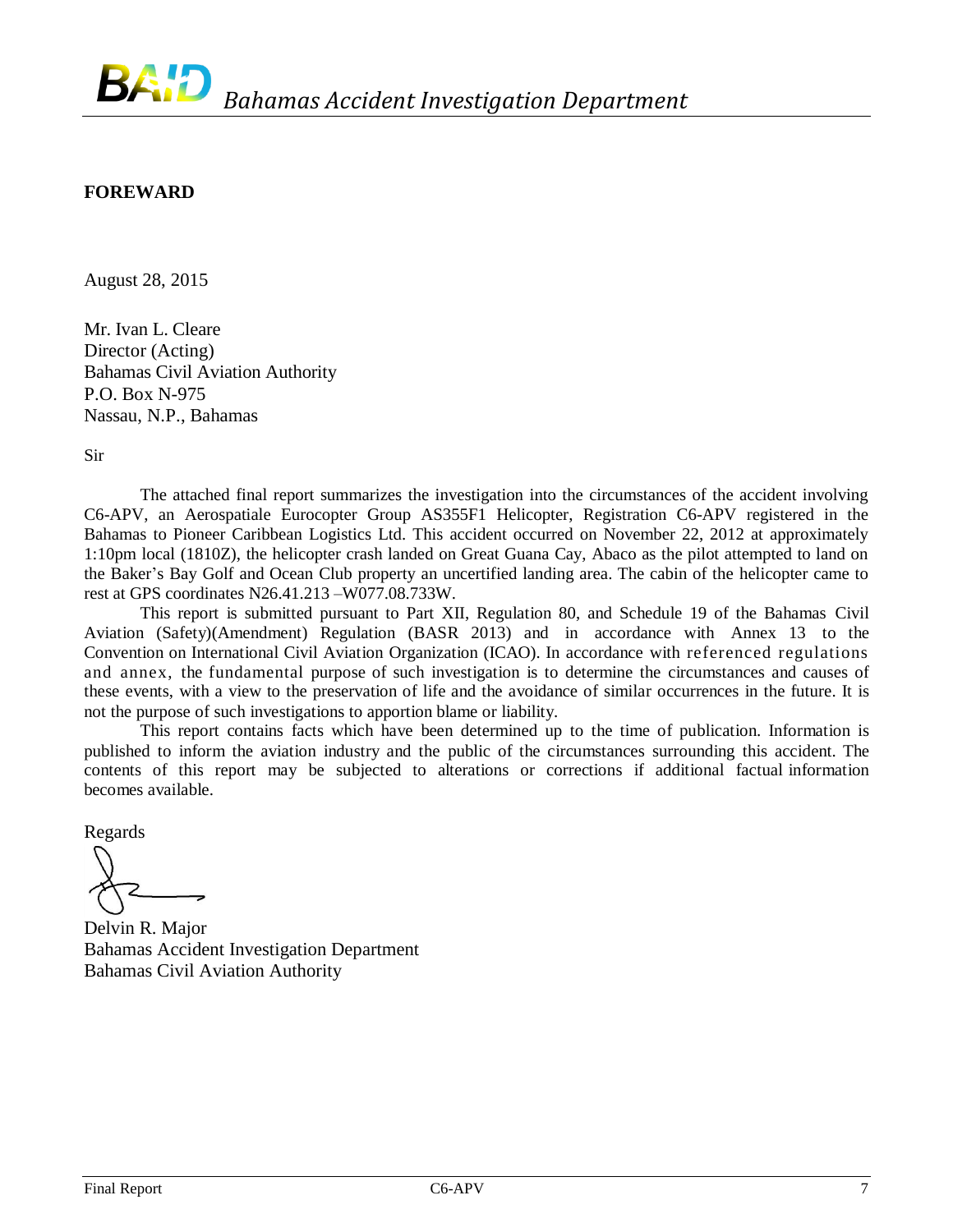

## **BAHAMAS CIVIL AVIATION AUTHORITY ACCIDENT INVESTIGATION DEPARTMENT**

### <span id="page-7-0"></span>**TITLE**

| <b>Registered Owner:</b>          | Pioneer Caribbean Logistics Ltd                  |  |  |
|-----------------------------------|--------------------------------------------------|--|--|
| <b>Operator:</b>                  | Pioneer Caribbean Logistics Ltd                  |  |  |
| <b>Manufacturer:</b>              | Aerospatiale Eurocopter Group                    |  |  |
| <b>Helicopter Type:</b>           | AS355F1                                          |  |  |
| <b>Nationality:</b>               | <b>Bahamas</b>                                   |  |  |
| <b>Registration:</b>              | C6-APV                                           |  |  |
| <b>Place of Accident:</b>         | Great Guana Cay, Abaco                           |  |  |
| Date of Accident:                 | November 22, 2012                                |  |  |
| <b>Notification:</b>              | DCA, NTSB, ICAO, FAA, Cessna                     |  |  |
| <b>Investigating Authority:</b>   | <b>Bahamas Civil Aviation Authority</b>          |  |  |
|                                   | <b>Bahamas Accident Investigation Department</b> |  |  |
| <b>Investigator in Charge:</b>    | Dion Q. Demeritte                                |  |  |
| <b>Accredited Representative:</b> | Robert Gretz - NTSB                              |  |  |
| <b>Advisors to Acc. Rep</b>       | Jon Adam Michael - Rolls Royce                   |  |  |
|                                   | Seth D. Buttner – American Eurocopter            |  |  |
| <b>Releasing Authority:</b>       | <b>Bahamas Civil Aviation Authority</b>          |  |  |
| <b>Date of Final Report:</b>      | <b>August 28, 2015</b>                           |  |  |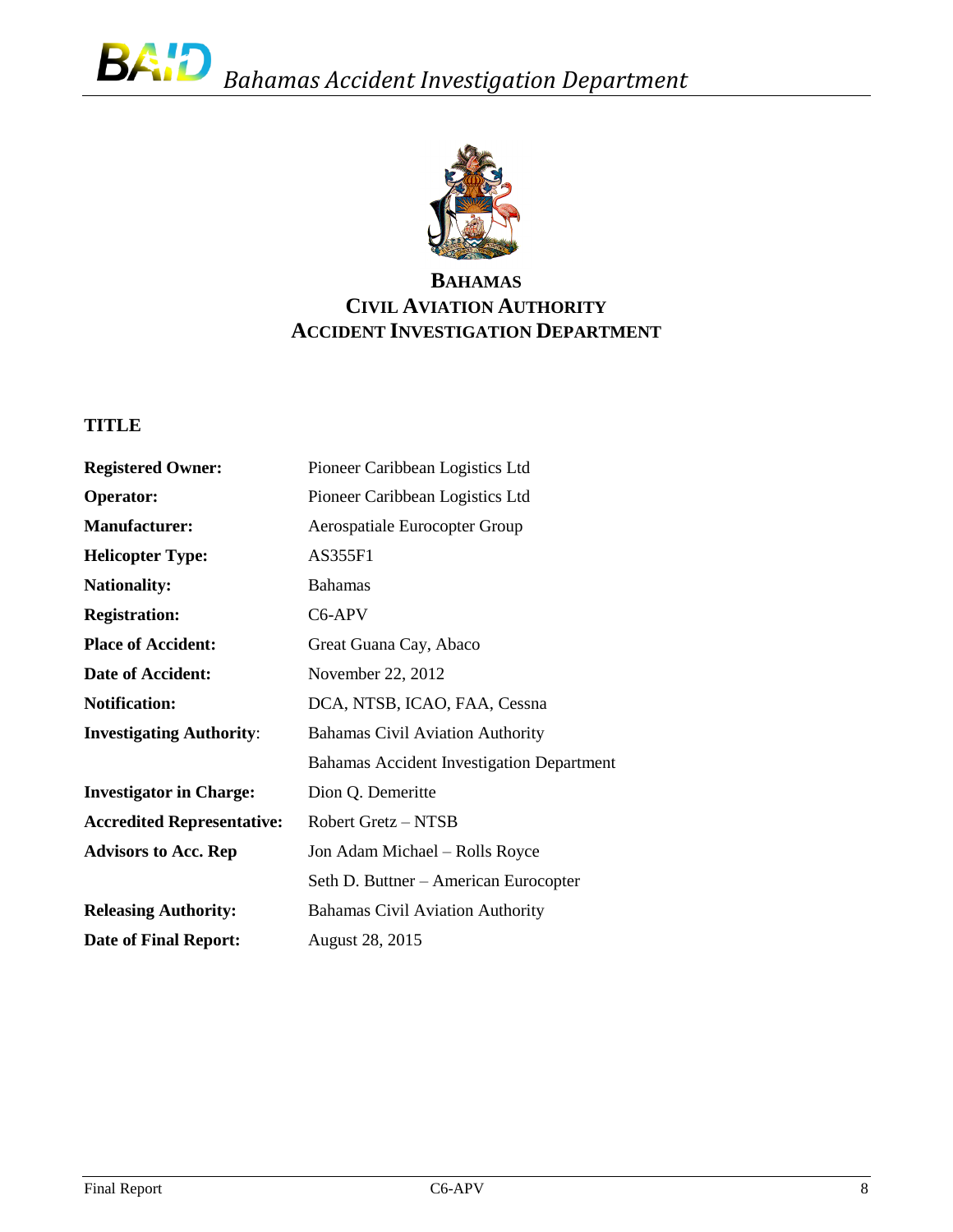#### <span id="page-8-0"></span>**1.0 FACTUAL INFORMATION:**

#### <span id="page-8-1"></span>**1.1 HISTORY OF THE FLIGHT**

According to reports, Lance O. Valdez and the pilot (Mr. David Brendon Pearce) flew the helicopter from Lynden Pindling International Airport (MYNN), to the Marsh Harbour International Airport (MYAM), in Marsh Harbour, Bahamas (approximately 95 NM).

Upon their arrival they met and picked up three friends and provided them a ride to the Baker's Bay Golf and Ocean Club, Great Guana Cay, Abaco, Bahamas. Baker's Bay Golf and Ocean Club is a private resort approximately 10 NM Northwest of MYAM. It was planned for the group to spend the holiday weekend.

The five occupants boarded the helicopter, a male passenger sat in the aft left seat, along with another female and male passenger who was seated in the aft center and aft right seats, respectively. There are conflicting statements as to, who was sitting where in the front two seats. However, the pilot alleged he was not the flying pilot at the time of the accident. The pilot further alleged that the left seat occupant (a non-rated helicopter fixed wing pilot) was at the controls.

The five occupants departed MYAM (reportedly with windy, visual meteorological conditions), and flew to Great Guana Cay. The winds at the Cay were reportedly just as strong as or stronger than they were in MYAM, and coming from the north approximately 30 kts, with gusts.

Once they arrived in the Baker's Bay Golf and Ocean Club area, witnesses reported seeing the helicopter pass low (approximately 60-100 feet) over the resort's grounds from south to north, out over the water. The helicopter then turned around and flew back to the south with the wind. Witnesses presumed they were attempting to land at the usual designated area which is an empty undeveloped lot near the shoreline. *[See Appendix 1](#page-15-1)*.

No one at the resort expected a helicopter arrival. The on-lookers estimated the landing zone (LZ) was one of three adjoining empty lots near the central part of the resort, and closest to the north shoreline (approximately 100 feet from the shore). According to representatives of Baker's Bay Golf and Ocean Club, this was the first time this particular helicopter and hence either pilot had visited the facility.

According to the witness reports, the helicopter approached the LZ and made a turn as if it was going to turn into the wind. Once the helicopter made the turn, it appeared as if it uncontrollably and quickly turned fully in the other direction and back as the nose of the helicopter went up.

Witnesses stated the wind conditions on the day of the accident were "extremely strong" and "gusting" in the area. The helicopter continued moving south, with the wind, when one of its main rotor blades (MRB) struck the palm branches top of a  $\sim$  30 foot coconut tree. The helicopter began to descend while still moving south into a construction zone and common area of the community, in-between buildings. As the helicopter was rotating around, the end cap of the right horizontal stabilizer impacted the top portion of a mound of dirt (approximately 10 feet high).

The tail section separated from the fuselage, striking a parked truck and then separating in-half again, from a MRB strike at the tail boom, just a few feet forward of the horizontal stabilizers. The midsection of the tail boom came to rest approximately 100 feet southwest of the dirt mound. The aft tail section, with the tail rotor still attached, came to rest approximately 75 feet south of the dirt mound. *[See](#page-15-1)  [Appendix 1.](#page-15-1)*

The fuselage continued on the trajectory, the two main rotor blades struck a stacked pile of lumber, the main rotor system inclusive of the transmission along with both engines separated from the fuselage. The crushed fuselage came to rest inverted resulting in the dimensions of the cockpit and cabin being sufficiently reduced. No post-crash fire was reported. First responders reported the smell of fuel present at the scene (shortly after the accident occurred).

Of the five persons on board, one was fatally injured, four were seriously injured [one was ejected during the crash sequence and the three others were rescued from the wreckage]. All of the surviving occupants had injuries of varying severity, they were stabilized and transported to Marsh Harbour for further evaluations prior to being airlifted to South Florida [3 persons] and Nassau [1 person].

The occupant in the aft left seat was fatally injured due to blunt force trauma and pronounced dead at the scene. The two front seat occupants were removed from the wreckage with the aid of first responders. The passenger in the aft right was thrown from the helicopter prior to the final resting location of the wreckage.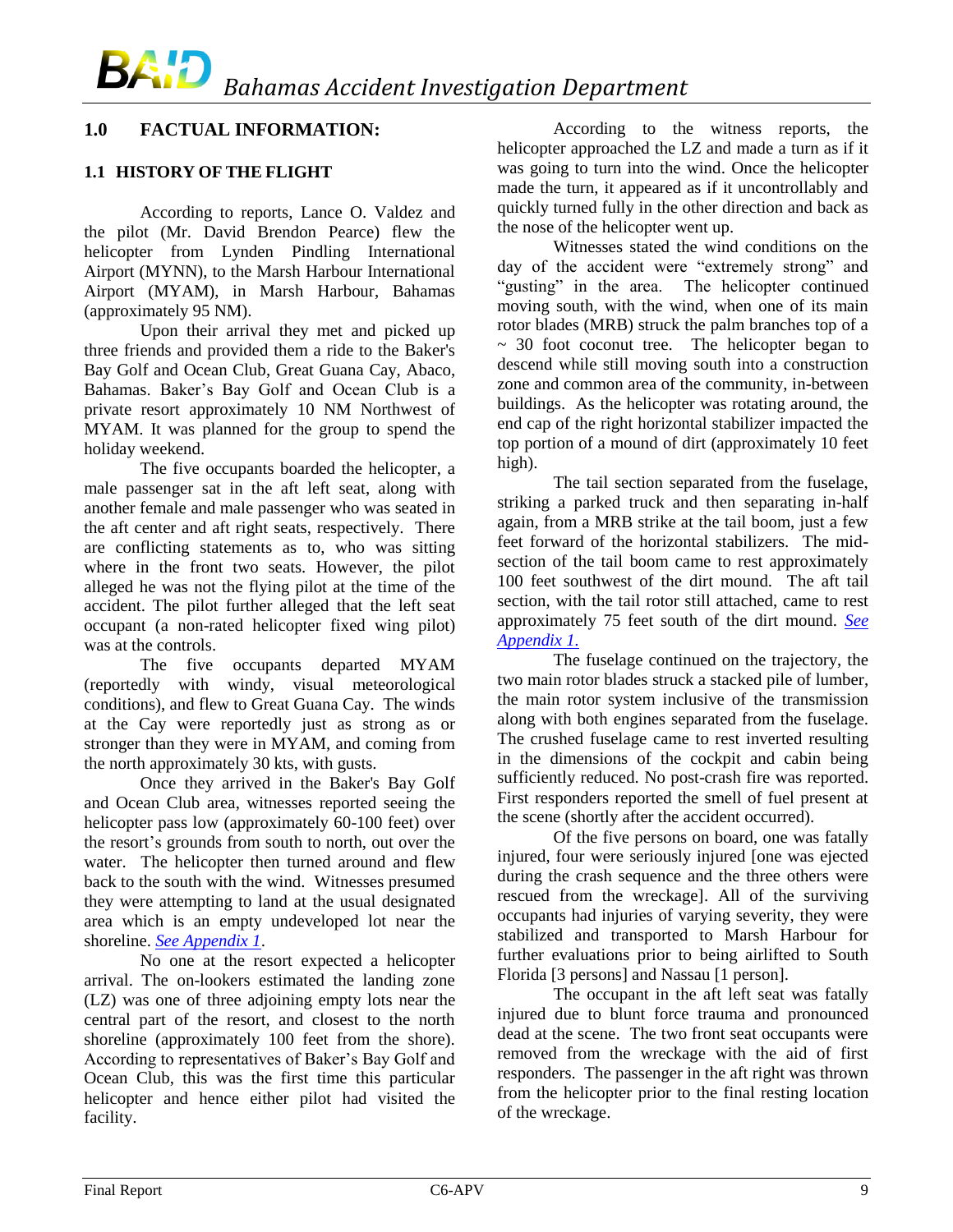The aft female occupant was trapped in her seat by her hair; albeit, she was extricated from the wreckage with the aid of first responders.

It is unknown if all of the occupants were wearing their seat restraints. However, the fatally injured occupant in the left aft seat was cut free of his seat belt by first responders.

The aft three seat belts were found latched together; and the two front seats, four point restraints, were found unlatched as observed by investigators.

According to witnesses at the Marsh Harbour International Airport, the wind was blowing hard when the helicopter initially arrived to pick up the passengers and they saw the helicopter bounced hard upon landing, once on each skid, similar to a ground resonance event.

Observation at the location on the ramp where the helicopter was said to have landed, confirmed fresh impact signature in the pavement consistent with marks typically produced by helicopters skids.

The passengers' luggage was transported to the Baker's Bay Golf and Ocean Club by boat. The passengers carried only personal luggage with them on the helicopter. In the aft baggage compartment were the following items.

- $\bullet$  Black bag = 15 lbs.
- $\bullet$  Brown bag = 16.4 lbs.
- Black crate 20.6 lbs.
- $\bullet$  Black crate (2) 10.8 lbs.
- $\bullet$  Total 62 lbs.

#### <span id="page-9-0"></span>**1.2 INJURIES TO PERSONS**

| <b>Injuries</b>            | <b>Crew</b> | Passengers   Others | <b>Total</b> |
|----------------------------|-------------|---------------------|--------------|
| Fatal                      |             |                     |              |
| Serious<br><b>Injuries</b> |             |                     |              |

#### <span id="page-9-1"></span>**1.3 DAMAGE TO AIRCRAFT**

#### **Wreckage Examination Observations:**

The wreckage was relocated to a rented area in a hangar at the Marsh Harbour International Airport. The engines, helicopter transmission, and rotor head were further separated to allow for examination. The compromised fuselage and the tail boom were separated in two main sections.

The tail rotor blades were intact with no leading edge damage noted. The main rotor blades were removed for transport and all three blades

displayed impact damage to the outboard half of the blades.

Both transmission input shafts were separated from the transmission with rotational signatures noted on the structure.

The shim packs on these shafts and the tail rotor drive shaft were separated and sheared.

The #1 engine driveshaft was fractured into two sections, one of which remained attached inside the engine power take off gear. The fracture surface did not exhibit progressive features and was consistent with torsional overload from a sudden stoppage.

The #2 engine driveshaft was intact and attached to the engine power take off gear.

The helicopter fuel system was compromised at several locations and the helicopter was inverted in the hangar; thus, the level could not be accurately determined. Fuel leakage was reported at the accident site.

The helicopter was equipped with engine scavenge oil filters, both of which were inspected and found to be clear of debris. (Although the #2 engine scavenge filter pending bypass button was extended, no contamination was observed within the filter.)

Engine #1 displayed foreign object damage (FOD) on the compressor first stage blades. The inlet bell mouth was crushed inward and the forward section of the front mount (which attaches to the helicopter main transmission) displayed rotational signatures from contact with the driveshaft during operation.

The rear portion of the output shaft was noted within the power take off gear.

Several of the external lines (fuel, lubrication and pneumatic) were bent inward from impact; however all of the connections were tight when checked by hand.

Both the outer combustion case (OCC) and left compressor discharge air tube were crushed inward. The N1 and N2 systems both rotated freely and continuously from the compressor and power turbine to the starter and output shaft respectively. The fourth stage wheel was normal in appearance. The engine controls were removed and all drive shafts were intact. The controls were normal in appearance with no obvious damage. The appropriate amount of fuel and oil were present in the respective supply and scavenge lines.

The fuel filter was inspected and a localized patch of fibrous debris  $({\sim} 3/4)$ in area) was noted. The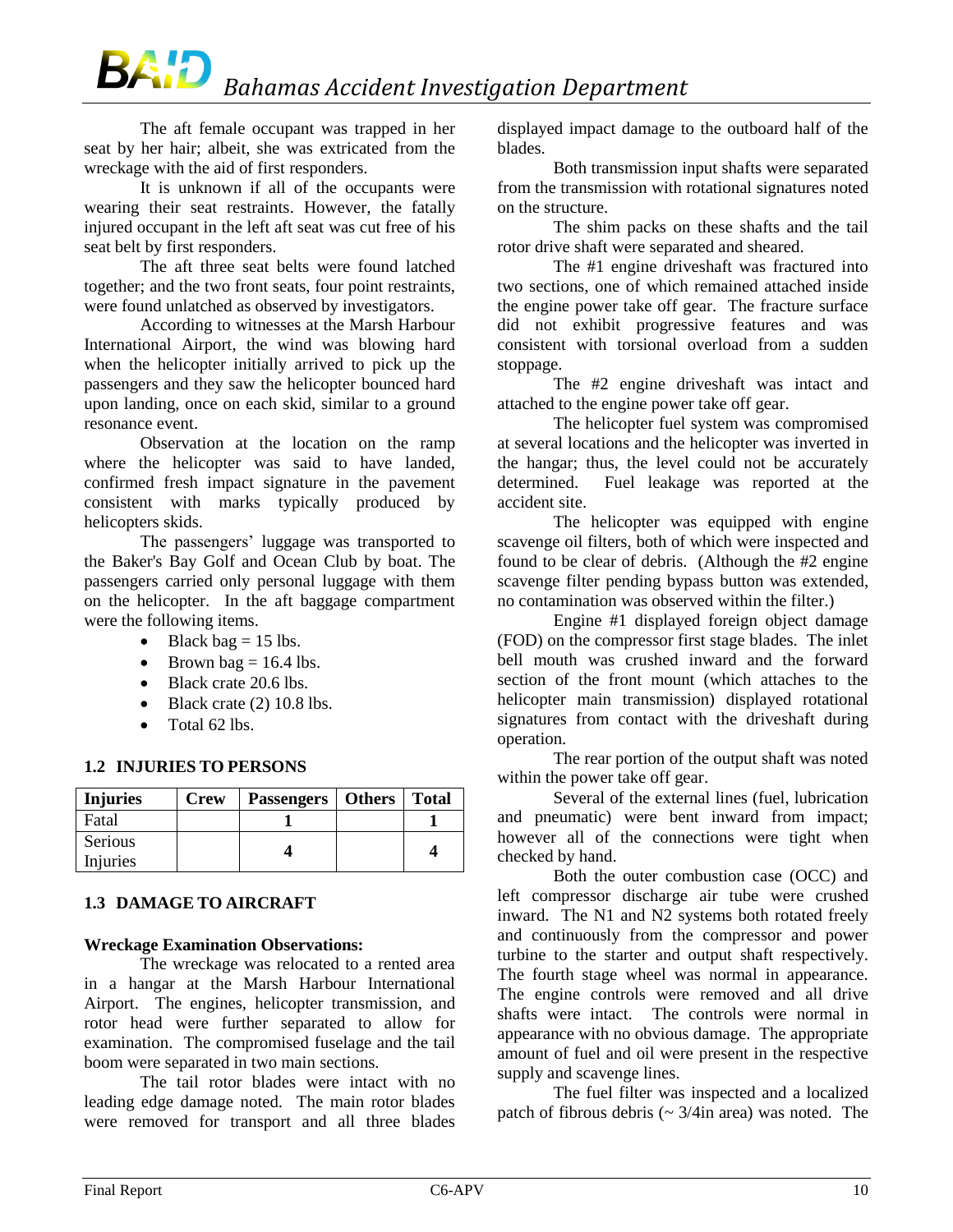contamination did not appear large or thick enough to disrupt the fuel flow.

Engine #2 displayed foreign object damage (FOD) on the compressor first stage blades. The forward section of the front mount (which attaches to the helicopter main transmission) displayed rotational signatures from contact with the driveshaft during operation. Several of the external lines (fuel, lubrication and pneumatic) were bent inward from impact; however all of the connections were tight when checked by hand.

The N1 and N2 systems both rotated freely and continuously from the compressor and power turbine to the starter and output shaft respectively. The fourth stage wheel was normal in appearance. The engine controls were removed and all drive shafts were intact.

The controls were normal in appearance with no obvious damage. The appropriate amount of fuel and oil were present in the respective supply and scavenge lines. The fuel filter was inspected and no observable contamination was noted.

Following the examination in the Bahamas, the helicopter was shipped to Atlanta Air Salvage where the NTSB oversaw the engine removal, repackaging, and shipment to Keystone Turbine Services for a detailed examination. The follow up exam took place on 9 and 10 January 2013 under the supervision of the BAID IIC at Keystone.

#### <span id="page-10-0"></span>**1.4 OTHER DAMAGE**

On-site pictures depicted separation of the main rotor/transmission/engine section from the fuselage during the event.

Witness reports indicated the helicopter was spinning during the attempted landing and subsequently struck a palm tree, parked truck, a stack of lumber and a mound of dirt. The tail rotor section was also separated and the helicopter came to rest inverted against a small palm tree.

#### <span id="page-10-1"></span>**1.5 PERSONNEL INFORMATION**

Mr. David Brendon Pearce the pilot of record is the holder of FAA Commercial Pilot license certificate number 2408168, and BCAA license certificate number 00772 with Airplane Single and Multi-Engine Land; Rotorcraft-Helicopter; Instrument Airplane and Helicopter ratings. Mr. Pearce is also the holder of a second class medical certificate with the requirement of corrective vision lenses.

#### <span id="page-10-2"></span>**1.6 AIRCRAFT INFORMATION**

The accident helicopter was manufactured by Eurocopter/Aerospatiale in 1982 under the model number AS355F, as serial number 5191 by Eurocopter France, in Marignane. It was converted to an AS355F1 in 1986. The helicopter was registered in the Bahamas in September of 2012 as C6-APV; Flight Manual entries indicate that prior to September of 2012 helicopter C6-APV was Canadian registered as C-FIHC. Prior to that is had been registered in the United States as N355TD.

The Eurocopter AS355F1 is powered by two 420 horsepower Rolls Royce Allison 250 C20F engines. The helicopter is equipped with a three blade main rotor system, which rotates clockwise (when looking from above), a conventional tail rotor, and skid type landing gear. Additionally it was equipped with Apical Emergency Floats (6 water landing balloons) on the landing skids.

#### <span id="page-10-3"></span>**1.7 METEOROLOGICAL INFORMATION**

Witnesses stated the wind conditions on the day of the accident were extremely strong and gusting in the area where the helicopter attempted to land.

The Meteorology Department report for November 22, 2012 called for partly sunny and very breezy conditions with isolated showers mainly across the extreme northern and southern islands. A broad surface low northeast of the Bahamas generating unstable weather over the northwest Bahamas was forecasted.

Over the northwest Bahamas few to scattered clouds between 1,800 feet and 2,500 feet with occasional scattered to broken clouds between 3,000 feet and 5,000 feet. Cloud tops to 6,500 feet with few showers and possible thundershowers in lines and clusters.

Towering cumulus and cumulonimbus clouds with tops above 16,000 feet and 24,000 feet respectively near 26.6N and 78.4W moving eastward. The ceiling and visibility to be reduced to below 1,500 feet and 3 nautical miles respectively in heavy showers and thundershowers. Moderate turbulence or greater can be expected in the vicinity of all TCU, CB and weakened frontal boundary. Surface winds for the northwest Bahamas forecast to be northwest to north at 15 to 25 knots.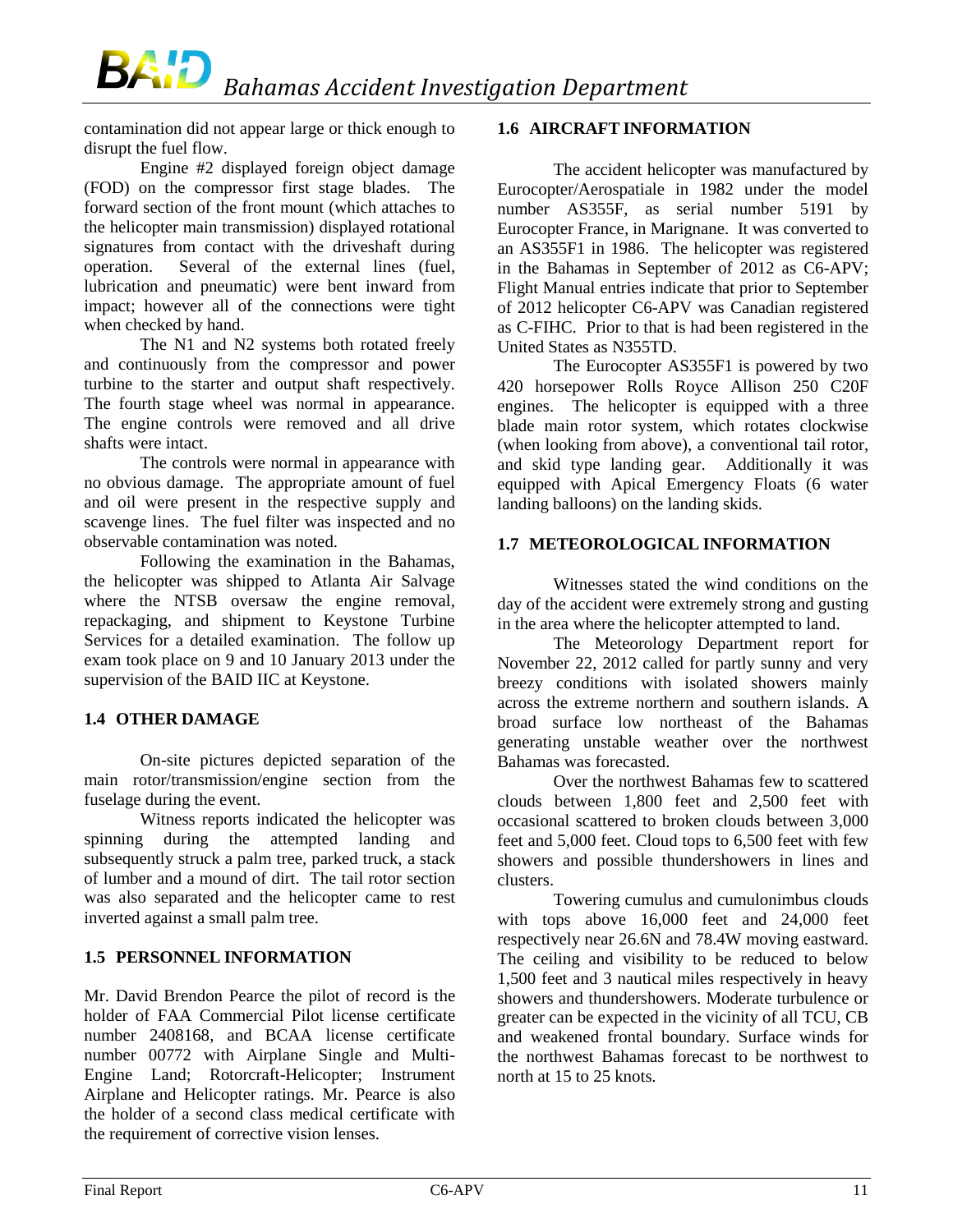#### <span id="page-11-0"></span>**1.8 AIDS TO NAVIGATION**

There were no navigation aids present.

#### <span id="page-11-1"></span>**1.9 COMMUNICATIONS**

 At the time of the accident communications available to the helicopter was Unicom frequency 122.80 and also communication was possible with a local transceiver station at Baker's Bay Golf and Ocean Club Resort.

#### <span id="page-11-2"></span>**1.10 AERODROME INFORMATION**

 Great Guana Cay the location of the accident does not have its own airport or airstrip. The nearest airport is Marsh Harbour Int'l which is located 8 miles away in the Marsh Harbour vicinity. Residents and visitors usually land at Marsh Harbour Int'l Airport and are then transported by ferry boat to Great Guana Cay. The island is also occasionally accessed by helicopter and seaplane traffic.

Reports are that the Pilot-in-Command attempted to land on the Baker's Bay Golf and Ocean Club property in an area that was designated but not certified.

#### <span id="page-11-3"></span>**1.11 FLIGHT RECORDERS**

 C6-APV was not fitted with a flight recorder.

#### <span id="page-11-4"></span>**1.12 WRECKAGE AND IMPACT INFO**

#### *See Wreckage Diagram - Appendix 1.*

The helicopter was recovered to Marsh Harbour Int'l Airport, Abaco, Bahamas where investigators from Rolls-Royce and Eurocopter conducted a wreckage examination on 28 and 29 November 2012 under the supervision of the Bahamian BAID IIC. The team also travelled to the event site for a walk-through inspection led by the resort's VP of Safety.

The helicopter wreckage debris was located in the construction zone of the development and inbetween buildings that are central to the common area of the community. The wreckage debris field was mostly along a track of 160° track (Note: wind was reported as being from  $\sim 350^{\circ}$  ( $\omega$  25-35 kts). The wreckage was in five major pieces: the tail section, the tail boom, the engines, the transmission/main rotor and the fuselage

The mid-section of tail boom, exhibited blade strike impact damage from the MRB just forward of the horizontal stabilizers to the lower half of the boom (penetration from left to right) and overload separating at the forward tail boom attempt area to the fuselage (compressing type signatures on the left side and tension on the right).

The horizontal and vertical stabilizers remained attached and were relatively undamaged; however, the right horizontal stabilizer was compressed at the tip. The tail rotor was relatively undamaged and moved freely when rotated by hand.

The tail rotor push-pull rod was pulled from the TRG bell-crank. The push-pull rod and the thrust / reverse drive shaft were broken mid span approximately the same location where the tail boom was separated from the aft portion of the fuselage.

The left cabin door was separated from the main wreckage. The right was partially attached. All the windows and the windshield were completely shattered and broken away from the structure.

The landing skids were broken into four sections; however, the crossover bars were still attached to the fuselage. The left side of the crossover bars was bent slightly inward. All (6) of the water landing balloons were inflated.

The entire transmission separated from the helicopter at the four lift struts (mid-span in tension) and main gearbox suspension cross bar. The transmission remained attached to the main rotor system, which included all 3 blades (Red, Yellow & Blue), sleeves, and Starflex.

The Starflex remained in the center of the rotor hub with all of the star arms, broken mid-span with a diagonal component to their lateral axis, consistent with power on contact during separation, consistent with overload in lead/lag to the composite structure of the star arms (leading-edge = under tension, trailing-edge = under compression). The yellow sleeves exhibited the most severe damage from twisting and over-extending type damage.

The flex couplings that attach all three drive gears (tail rotor, and both engine inputs) to the combining gearbox, exhibited spaying separation damage with a power-on condition. The number one (left) engine drive shaft was fractured with the aft spline remaining attached to the gearbox.

The engine cowling was separated from the wreckage, and relatively intact.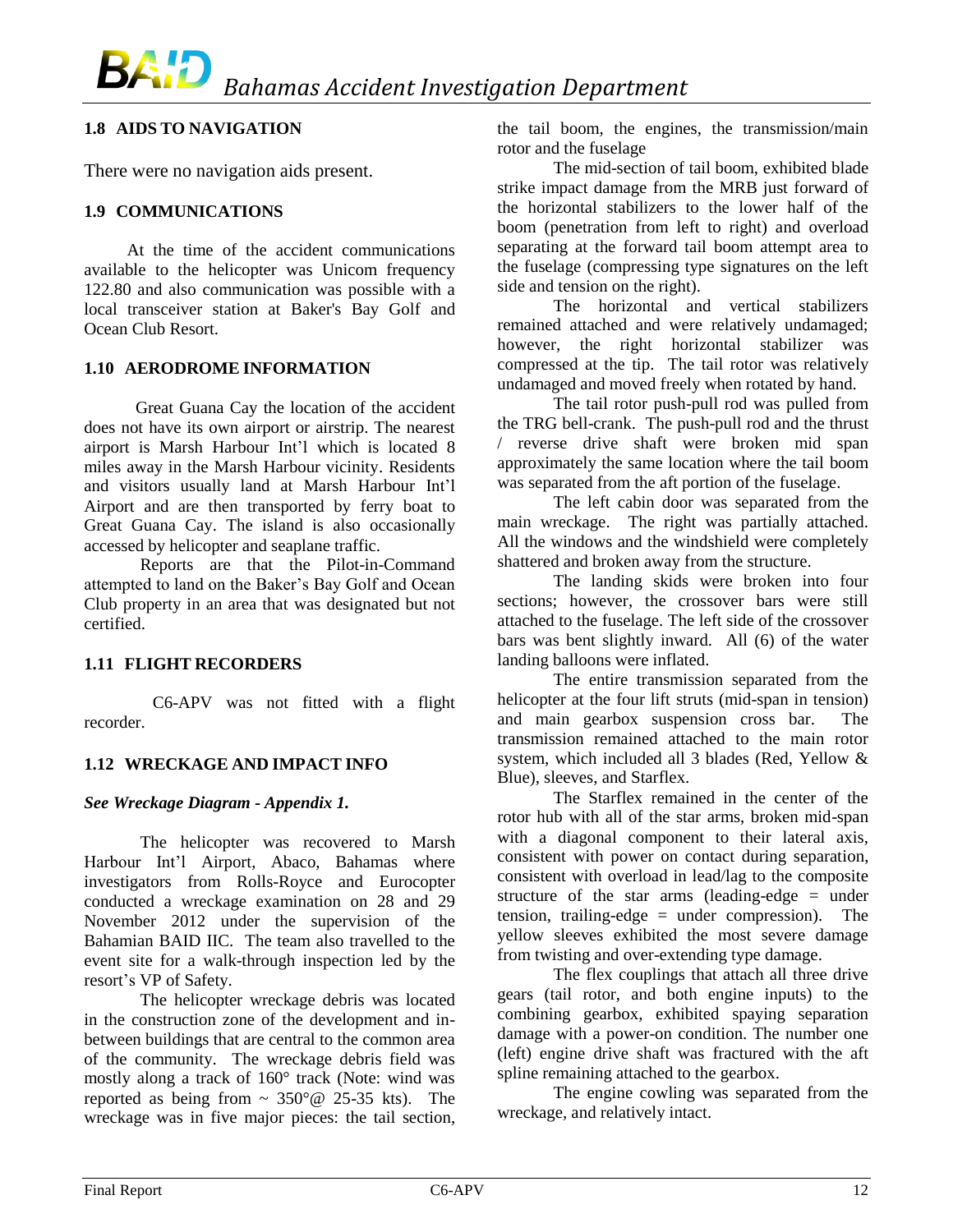Flight control continuity was confirmed from all the cockpit input controls to all their respective control end servos or bell-cranks.

The Caution-Warning Annunciator panel was not visibly damaged and retained for further analysis.

The helicopter's fuel system and tank were relatively intact; however, the remaining fuel was seen leaking out of the wreckage at the accident site. It is unknown how much fuel was on board at the time of the accident.

On 11-28-16 the investigative party, under the supervision of the Bahamas Civil Aviation Authority Accident Investigation Department's Investigator-in-Charge (IIC), assembled at the retrieval location at the Abaco Air hangar facility at the Marsh Harbour International Airport (MYAM) to examine the wreckage. The team later reassembled at the accident site to survey the accident location. The wreckage was placed into a shipping container and was sent to Atlanta Air Salvage in Griffin, Georgia for recovery and storage.

#### <span id="page-12-0"></span>**1.13 MEDICAL AND PATHOLOGICAL**

 Of the five persons aboard the helicopter, one was fatally injured due to blunt force trauma and the four surviving occupants received varying degrees of injuries. The fatally injured was transported to the Rand Morgue of the Princess Margaret Hospital for an autopsy to be performed. The survivors were stabilized and transported to Marsh Harbour for further evaluations prior to being airlifted to South Florida (3 persons) and Nassau (1 person).

#### <span id="page-12-1"></span>**1.14 FIRE**

 Examination of the wreckage concluded no fire was involved during the pre-crash or post-crash sequence.

#### <span id="page-12-2"></span>**1.15 SURVIVAL ASPECTS**

The nature of the crash was such that the helicopter was severely damaged to the extent that the tail section was separated from the cabin and the cabin came to rest in an inverted position.

However, the crash was survivable, especially if the occupants remained within the confines of the living space. The fatally injured and the most severely injured that survived were ejected from the helicopter.

#### <span id="page-12-3"></span>**1.16 TESTS AND RESEARCH**

#### **Engine Examination Observations:**

Two Allison M250-C20F gas turbine engines, S/N CAE 840072 and CAE 840339, powered the helicopter. The engines arrived in a large box and were removed and installed in turnover stands for disassembly.

#### **Engine #1**

The upper and lower magnetic chip detectors were inspected and both displayed trace amounts of small particles. The debris was consistent with normal operation and did not bridge the gaps of the plugs. The N1 and N2 gear trains were smooth and continuous to their respective output drives. The gearbox was not disassembled.

The fuel nozzle was normal in appearance with carbon formation present on the air shroud and around the outer edge of the secondary orifice. The engine accessories (fuel control unit, power turbine governor, fuel nozzle, fuel pump, and bleed valve) were all bench tested. Slight deviations were noted on various test points, but they were consistent with performance on field returned units and none of these anomalies were significant enough to result in abnormal engine operation.

The compressor bearings (#1 and #2) were oil wetted and rotated freely and smoothly. The first stage compressor wheel blades were uniformly damaged on the leading edge consistent with FOD ingestion.

Damage was also noted on axial blades sporadically within the compressor rotor; but all were intact.

The compressor stator vanes were undamaged. The plastic lining of the case halves was rubbed on the #4, 5, and 6 stage blade paths. Impact marks were noted randomly on the plastic as well. The outboard 3/8in of the compressor impeller blade leading edges displayed contact rub marks and corresponding damage was noted to the impeller shroud. There was material transfer from the shroud abradable coating to the impeller blades. The impeller "belly band" seal had also rubbed into the shroud.

The left compressor discharge tube and outer combustion case were dented inward from impact damage. The combustion liner displayed carbon formation and discrete sand deposits on the inner surface. Sand deposits were also observed on the  $3<sup>rd</sup>$ and  $4<sup>th</sup>$  stage turbine wheel blade shrouds as well as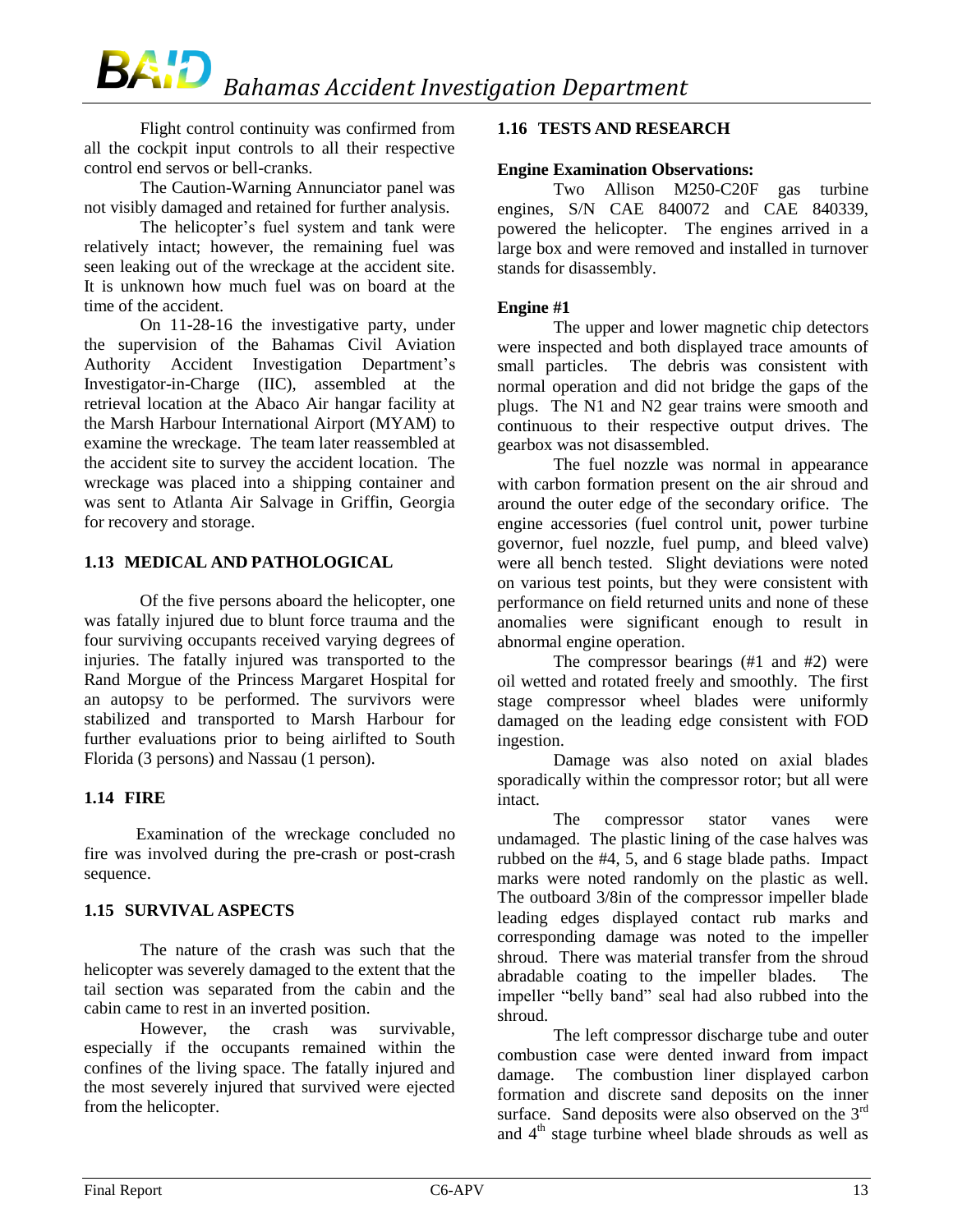the  $3<sup>rd</sup>$  stage vanes. The turbine shafting was connected and all stages of turbine blades and vane airfoils were intact with consistent, light FOD indications throughout.

The turbine bearings (#5, 6, 7, 8) were oil wetted and turned freely. Shiny scratches were present on the 4<sup>th</sup> stage turbine wheel blade track at the 4 o' clock position. The spacing and appearance of these witness marks was consistent with rub contact from the  $4<sup>th</sup>$  stage turbine wheel during the event.

#### **Engine #1**

The last documented engine inspection in the logbook provided to the author was a 100/300hr inspection on 27 August 2012 at an engine time of 8728 cycles. The following logbook discrepancies were noted on the maintenance tracking report:

- The part number and serial numbers for the impeller are different on the hours vs. cycle's row.
- The serial numbers for the  $2<sup>nd</sup>$  stage turbine wheel are different on the hours vs. cycle's row.

Manufacturer Allison Engine Model 250-C20F Rating 420 Shaft Horsepower Serial Number CAE 840072 Total Time\* 5676hours / 8748 cycles

\*The engine and component times are from the Freestream Aircraft Ltd. tracking sheet dated 12 September 2012 (Appendix C). It is unknown at this time how much time accumulated between that date and the mishap.

#### **Engine #2**

The upper and lower magnetic chip detectors were inspected and were free of ferrous debris (some particles noted but not magnetic). The N1 and N2 gear trains were smooth and continuous to their respective output drives, thus the gearbox was not disassembled.

The fuel nozzle was normal in appearance with carbon formation present on the air shroud and around the outer edge of the primary orifice. The engine accessories (fuel control unit, power turbine governor, fuel nozzle, fuel pump, and bleed valve) were all bench tested. Slight deviations were noted on various test points, but they were consistent with performance on field returned units and none of these anomalies were significant enough to result in abnormal engine operation.

The compressor bearings (#1 and #2) were oil wetted and rotated freely and smoothly. The first stage compressor wheel blades were uniformly damaged on the leading edge consistent with FOD ingestion. Sporadic FOD indications were also noted on the axial blades within the compressor rotor; however, all blades were intact.

The compressor stator vanes were undamaged and the plastic lining of the case halves was worn consistent with normal use. The outboard 3/8in of the compressor impeller blade leading edges displayed contact rub marks and corresponding damage was noted to the impeller shroud. There was material transfer from the shroud abradable coating to the impeller blades.

The combustion liner displayed carbon formation and discrete sand deposits on the inner surface. Sand deposits were also observed on the  $3<sup>rd</sup>$ and  $4<sup>th</sup>$  stage turbine wheel blade shrouds as well as the  $3<sup>rd</sup>$  stage vanes. The turbine shafting was connected and all stages of turbine blades and vane airfoils were intact with consistent, light FOD marks throughout.

The turbine bearings (#5, 6, 7, 8) were oil wetted and turned freely. Shiny scratches were present on the  $4<sup>th</sup>$  stage turbine wheel blade track at the 5 and 7 o'clock position. The spacing and appearance of these witness marks was consistent with rub contact from the  $4<sup>th</sup>$  stage turbine wheel during the event.

#### **Engine #2**

The last documented engine inspection in the logbook provided to the author was a 100/300hr inspection on 27 August 2012 at an engine time of 8785 cycles. No logbook discrepancies were noted on the maintenance tracking report.

Manufacturer Allison Engine Model 250-C20F Rating 420 Shaft Horsepower Serial Number CAE 840339 Total Time 5412.9 hours / 9002 cycles

\*The engine and component times are from the Freestream Aircraft Ltd. tracking sheet dated 12 September 2012. It is unknown at this time how much time accumulated between that date and the mishap.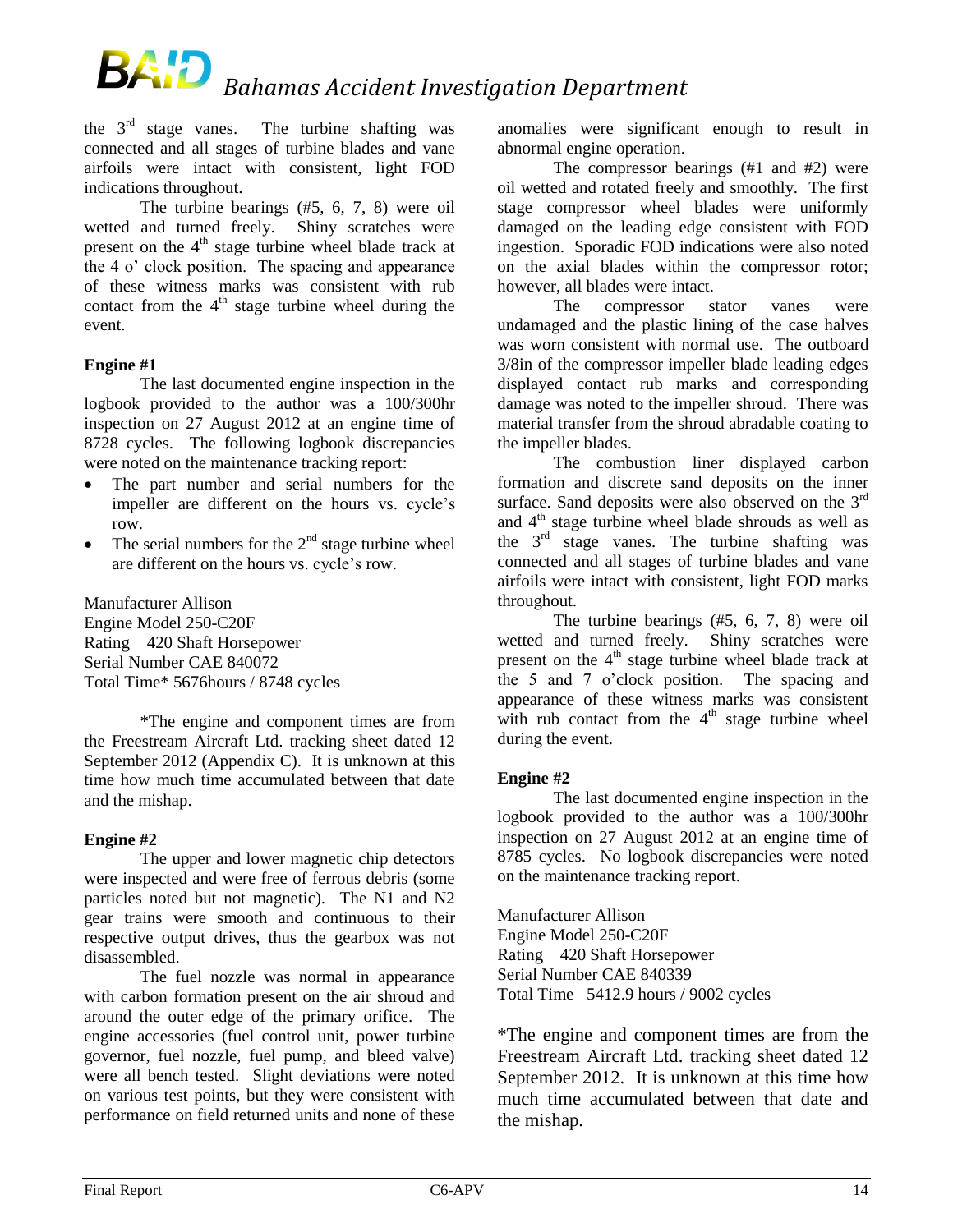## BAID *Bahamas Accident Investigation Department*

#### <span id="page-14-0"></span>**2.0 ANALYSIS**

- Wind conditions were a major contributing factor in this accident.
- The pilot was properly certificated and qualified for the flight.
- The helicopter was maintained in accordance with maintenance procedures and appropriate regulatory guidelines.
- No evidence of abnormal operation prior to the mishap was noted during the examination. The damage observed was consistent with impact forces during the event sequence. Both engines presented evidence supporting rotation at impact to include scratches on the turbine blade paths, rub indications in the compressor rotors, and circumferential scarring on the output shafts.

#### <span id="page-14-1"></span>**3.0 CONCLUSIONS**

#### <span id="page-14-2"></span>**3.1 FINDINGS**

- The pilot was properly certified and qualified for the flight.
- The helicopter was properly certificated and maintained in accordance with existing regulations.
- There were no airplane system or powerplant anomalies that contributed to the cause of the accident.
- No evidence of abnormal operation prior to the mishap was noted during the examination. The damage observed was consistent with impact forces during the event sequence. Both engines presented evidence supporting rotation at impact to include scratches on the turbine blade paths, rub indications in the compressor rotors, and circumferential scarring on the output shafts.
- The pilot landed the helicopter in an area uncertified for helicopter landing.
- The helicopter did not have permission to land at that facility.
- The wind conditions exceeded the aircraft manufacturers maximum wind conditions for a landing.
- Despite helicopters landing on the island the area in which this helicopter attempted to

land was an area not designated for such landings.

- Several eyewitnesses at the time of the accident stated that the wind conditions were extreme at the time the helicopter attempted to land.
- Witnesses also stated that the wind conditions were also excessive at the Marsh Harbour Int'l Airport where the helicopter landed initially.

#### <span id="page-14-3"></span>**3.2 PROBABLE CAUSE**

The probable cause of this accident has been determined as pilot error due to poor decision making and loss of situational awareness while attempting to land a helicopter in an uncertified landing zone with wind conditions exceeding the capabilities of the helicopter.

#### <span id="page-14-4"></span>**3.3 CONTRIBUTING FACTORS**

The excessive prevailing wind conditions as well as the pilots unfamiliarity with this landing area.

#### <span id="page-14-5"></span>**4.0 SAFETY RECOMMENDATIONS:**

The BAID recommends that the Civil Aviation Authority re-examine the pilot for his fitness to hold Bahamas Commercial Pilot License CP00772.